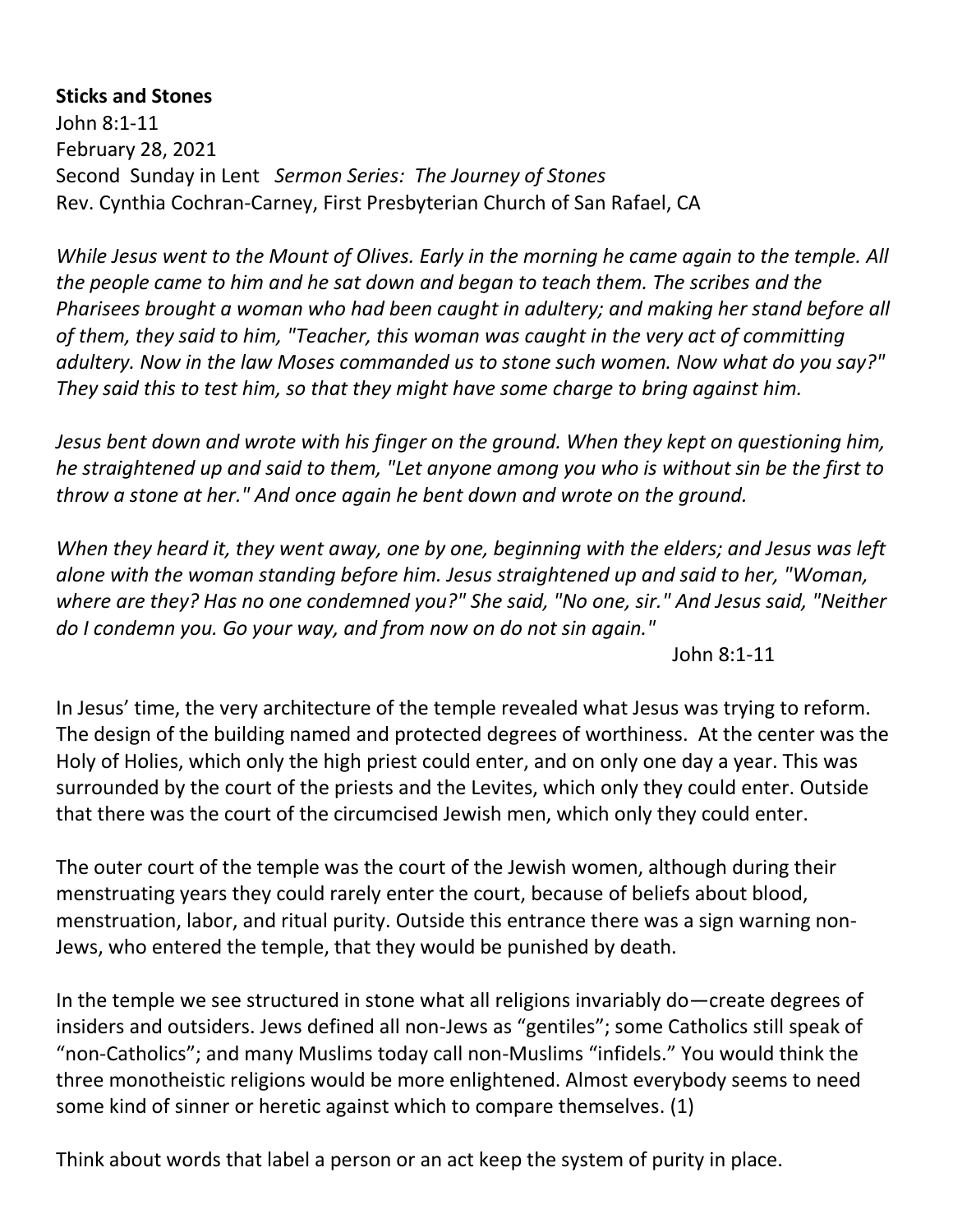In our passage today a group of people rushed up to Jesus to say some words, words of accusation and judgment and entrapment. Jesus was teaching one day in front of the Temple in Jerusalem and was suddenly interrupted by a group of very excited men who had in their midst a disheveled, frightened young woman. They said to Jesus, "You're not going to believe this, but we just caught this woman in the very act of adultery! Now, we know what Moses said should be done to a tramp like this. What do you say?"

It was a very awkward interruption. He realized that these people were not just interested in the law of Moses. They were trying to trap him so as to discredit him in the eyes of the authorities in Jerusalem.

What words would he say? How would he react? To me it is a sign that Jesus was the Incarnation of Divine Wisdom and Love, to see the way that he responded to this unexpected situation. In fact, the first thing he did was not to say anything. He did not answer their question at all, but instead he stoops over and begins to write with his finger in the dirt beneath his feet. This is the only time in the Gospels that we're told that Jesus wrote anything and, therefore, there has been great interest in what it was that he shaped with his finger.

One biblical commentator insists that he wrote, "Where is the man?" That is a pretty good question. Because adultery is not something you can do by yourself. Here was a situation where a man and a woman both broke the law of Moses, but given the sexism and patriarchal system of the first-century, only the woman was being held accountable. Only she was going to be punished. So he wrote on the ground to diffuse the energy of the mob.

If you'll think about the circumstances of this situation, that frightened woman probably was brought into that public place carrying most of her clothes in her hands. And so it was that in addition to being fearful, not knowing what was going to happen next, she also had the embarrassment of having all of those leering men looking at her. So he paused, he was quiet. He created a space so angry words would stop being flung.

It may have been the desire to do an act of incredible, ingenious kindness that caused Jesus to stoop over. In writing in the dust, he was able to deflect the eyes and words of these men and, therefore, gave this woman a chance to collect herself. If this, in fact, why he wrote in the dust, I think it is an expression of something in Jesus that was absolutely essential. And that is his heart was wondrously kind. Jesus never tried to add burdens to the already burdened. He never added more stones of burden to carry. Jesus never did things to people that made it more difficult given the difficult lives that they were living. He stopped words of humiliation and disgust and judgment and stopped an act of violent capital punishment.

By deflecting the attention of those men, Jesus conveyed to her: who you are is more important to me finally than anything that you have done.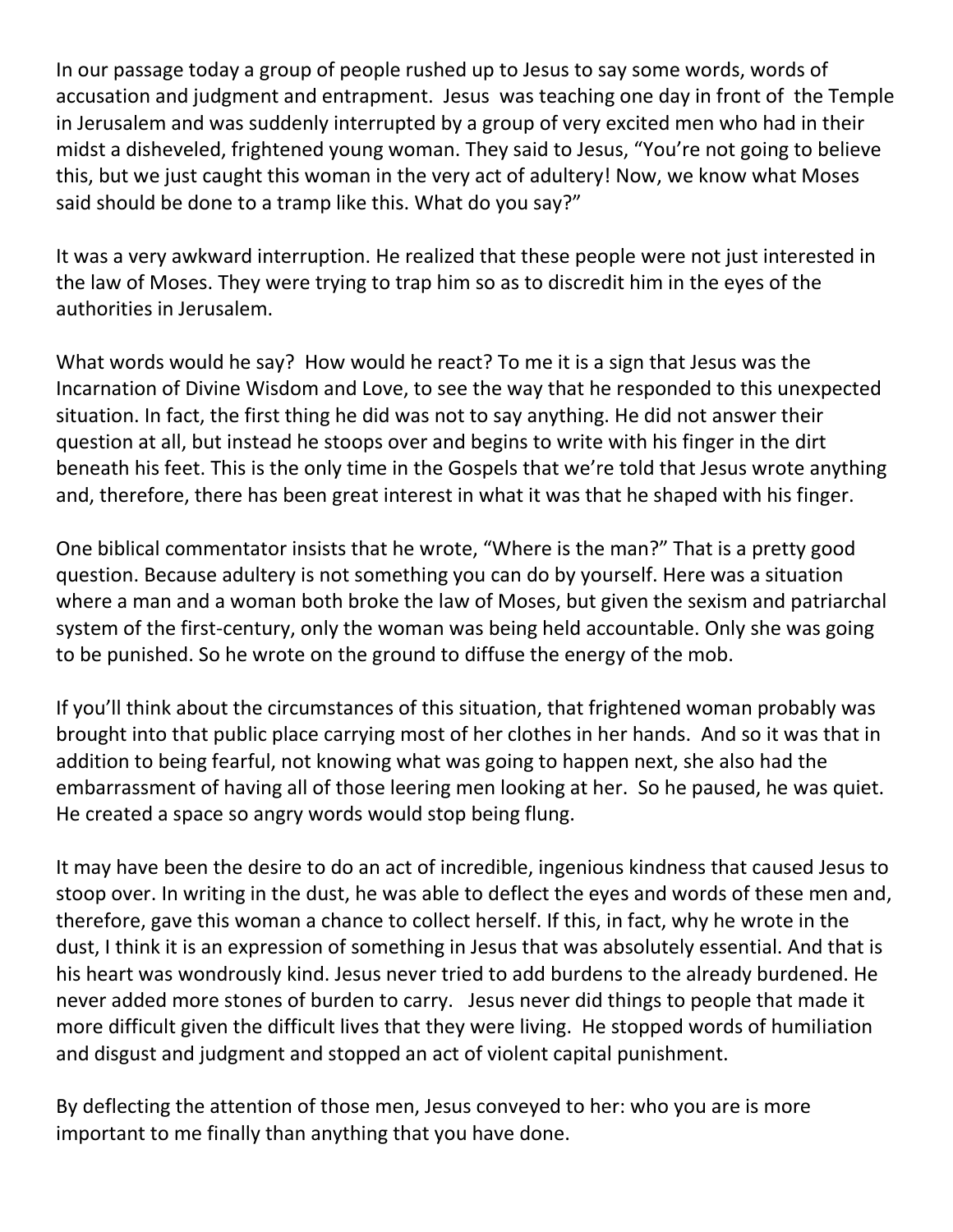Then he rises and delivers what is probably the one of best known one-liners in the scriptures: let the one among you who is without sin cast the first stone. He takes the violence and judgment of the group that was directed outward and he turns the energy inward. And in the process he transforms it into a moment of reflection, contrition. Instead of focusing on her act of moral failure, he challenges each one to look within, to look within and see their brokenness, their regrets, their hurtful actions, their failures.

He bent down again. And then they went away one by one. They arrived as a group, a throng, but left one by one, each one thinking about their own broken vows, their own shadow places.

Then he addresses the woman – the first time he spoke directly to her. He sees her. He does not condemn her. The words he speaks in love set her free. His actions and his words show she is worthy and not worthless. Jesus showed no interest in maintaining purity systems, or closed systems of any kind, because they only appeal to the ego and lead no one to God. Jesus actively undercut these systems. He refused to use words that reinforce some as an outsider or unclean or unworthy.

I have been watching the PBS series –*The Black Church- This Is Our Story, This Is Our Song.*  Powerful. As a white person who has grew up in church, I have so much to learn. It prompted me to start reading a book by one of my spiritual mentors, Howard Thurman. A preacher, writer, mystic and leader, Thurman was one of the principal architects of the modern, nonviolent civil rights movement and a key mentor to Dr. Martin Luther King, Jr. In this book *Jesus and the Disinherited* published in 1949, he asked this question *-* What does Jesus offer to a people who live with their backs against the wall?

From Thurman's perspective, "*wherever the spirit of Jesus appears, the oppressed gather fresh courage; for he announced the good news that fear, hypocrisy, and hatred, the three hounds of hell that track the trail of the disinherited, need have no dominion over them." (2 - pg. 29)*

Thurman makes a case that love will be the source of change.

*The first step toward love is a common sharing of a sense of mutual worth and value. This cannot be discovered in a vacuum or in a series of artificial or hypothetical relationships. It has to be in a real situation, natural, free. (pg. 98)*

He heard this truth about mutual worth and value at services and from his grandmother. He wrote:

*When I was a youngster, this truth was drilled into me by my grandmother. The idea was given to her by a certain slave minister who, on occasion, held secret religious meetings with his fellow slaves. How everything in me quivered with the pulsing tremor of raw energy when, in*